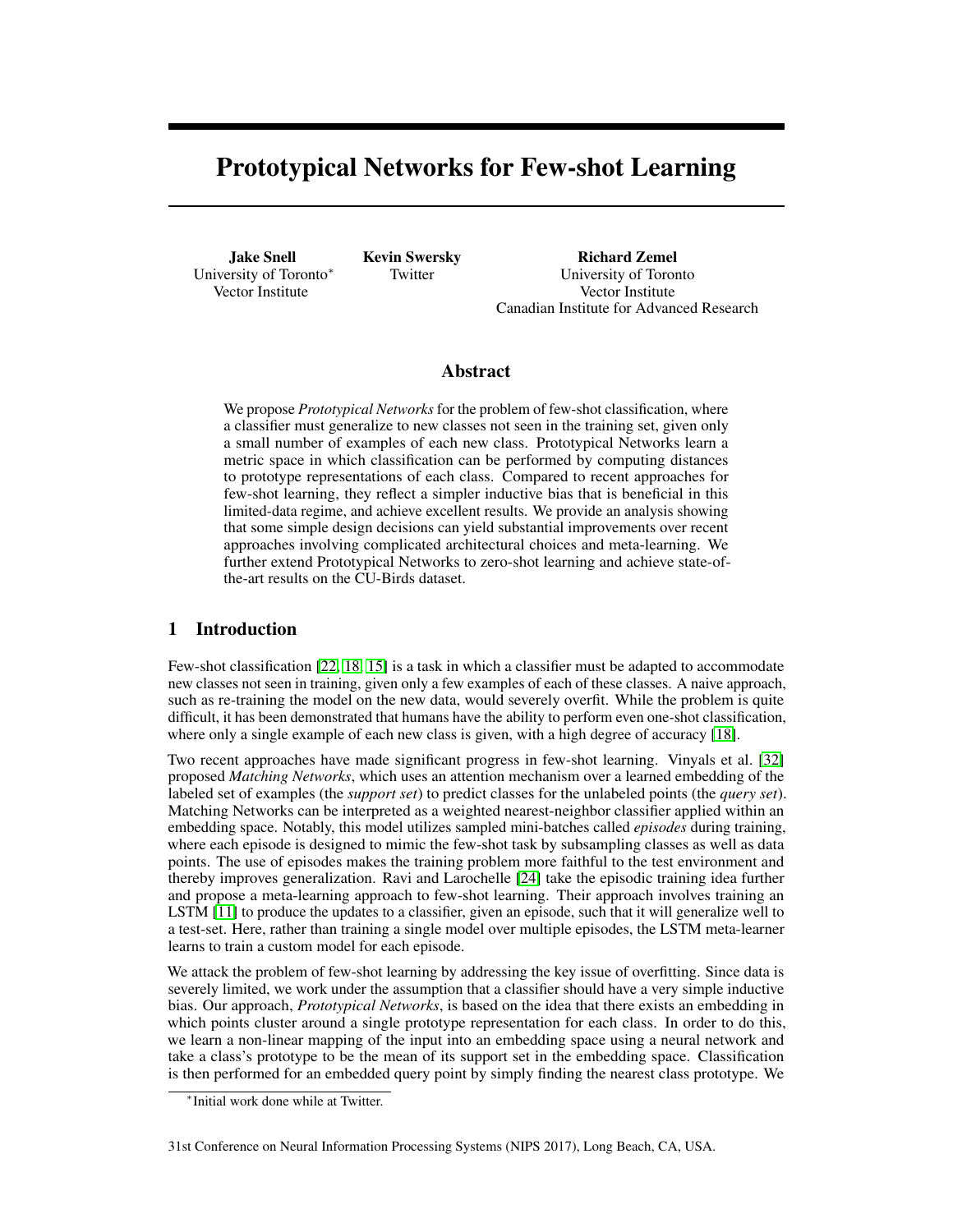<span id="page-1-2"></span>

Figure 1: Prototypical Networks in the few-shot and zero-shot scenarios. Left: Few-shot prototypes  $c_k$  are computed as the mean of embedded support examples for each class. **Right**: Zero-shot prototypes  $c_k$  are produced by embedding class meta-data  $v_k$ . In either case, embedded query points are classified via a softmax over distances to class prototypes:  $p_{\phi}(y = k | \mathbf{x}) \propto \exp(-d(f_{\phi}(\mathbf{x}), \mathbf{c}_k)).$ 

follow the same approach to tackle zero-shot learning; here each class comes with meta-data giving a high-level description of the class rather than a small number of labeled examples. We therefore learn an embedding of the meta-data into a shared space to serve as the prototype for each class. Classification is performed, as in the few-shot scenario, by finding the nearest class prototype for an embedded query point.

In this paper, we formulate Prototypical Networks for both the few-shot and zero-shot settings. We draw connections to Matching Networks in the one-shot setting, and analyze the underlying distance function used in the model. In particular, we relate Prototypical Networks to clustering [\[4\]](#page-9-5) in order to justify the use of class means as prototypes when distances are computed with a Bregman divergence, such as squared Euclidean distance. We find empirically that the choice of distance is vital, as Euclidean distance greatly outperforms the more commonly used cosine similarity. On several benchmark tasks, we achieve state-of-the-art performance. Prototypical Networks are simpler and more efficient than recent meta-learning algorithms, making them an appealing approach to few-shot and zero-shot learning.

## 2 Prototypical Networks

#### 2.1 Notation

In few-shot classification we are given a small support set of  $N$  labeled examples  $S =$  $\{(\mathbf{x}_1, y_1), \ldots, (\mathbf{x}_N, y_N)\}\)$  where each  $\mathbf{x}_i \in \mathbb{R}^D$  is the D-dimensional feature vector of an example and  $y_i \in \{1, \ldots, K\}$  is the corresponding label.  $S_k$  denotes the set of examples labeled with class k.

#### 2.2 Model

Prototypical Networks compute an M-dimensional representation  $\mathbf{c}_k \in \mathbb{R}^M$ , or *prototype*, of each class through an embedding function  $f_{\phi}: \mathbb{R}^D \to \mathbb{R}^M$  with learnable parameters  $\phi$ . Each prototype is the mean vector of the embedded support points belonging to its class:

<span id="page-1-0"></span>
$$
\mathbf{c}_k = \frac{1}{|S_k|} \sum_{(\mathbf{x}_i, y_i) \in S_k} f_{\boldsymbol{\phi}}(\mathbf{x}_i)
$$
 (1)

<span id="page-1-1"></span>Given a distance function  $d : \mathbb{R}^M \times \mathbb{R}^M \to [0, +\infty)$ , Prototypical Networks produce a distribution over classes for a query point x based on a softmax over distances to the prototypes in the embedding space:

$$
p_{\boldsymbol{\phi}}(y = k \mid \mathbf{x}) = \frac{\exp(-d(f_{\boldsymbol{\phi}}(\mathbf{x}), \mathbf{c}_k))}{\sum_{k'} \exp(-d(f_{\boldsymbol{\phi}}(\mathbf{x}), \mathbf{c}_{k'}))}
$$
(2)

Learning proceeds by minimizing the negative log-probability  $J(\phi) = -\log p_{\phi}(y = k | \mathbf{x})$  of the true class  $k$  via SGD. Training episodes are formed by randomly selecting a subset of classes from the training set, then choosing a subset of examples within each class to act as the support set and a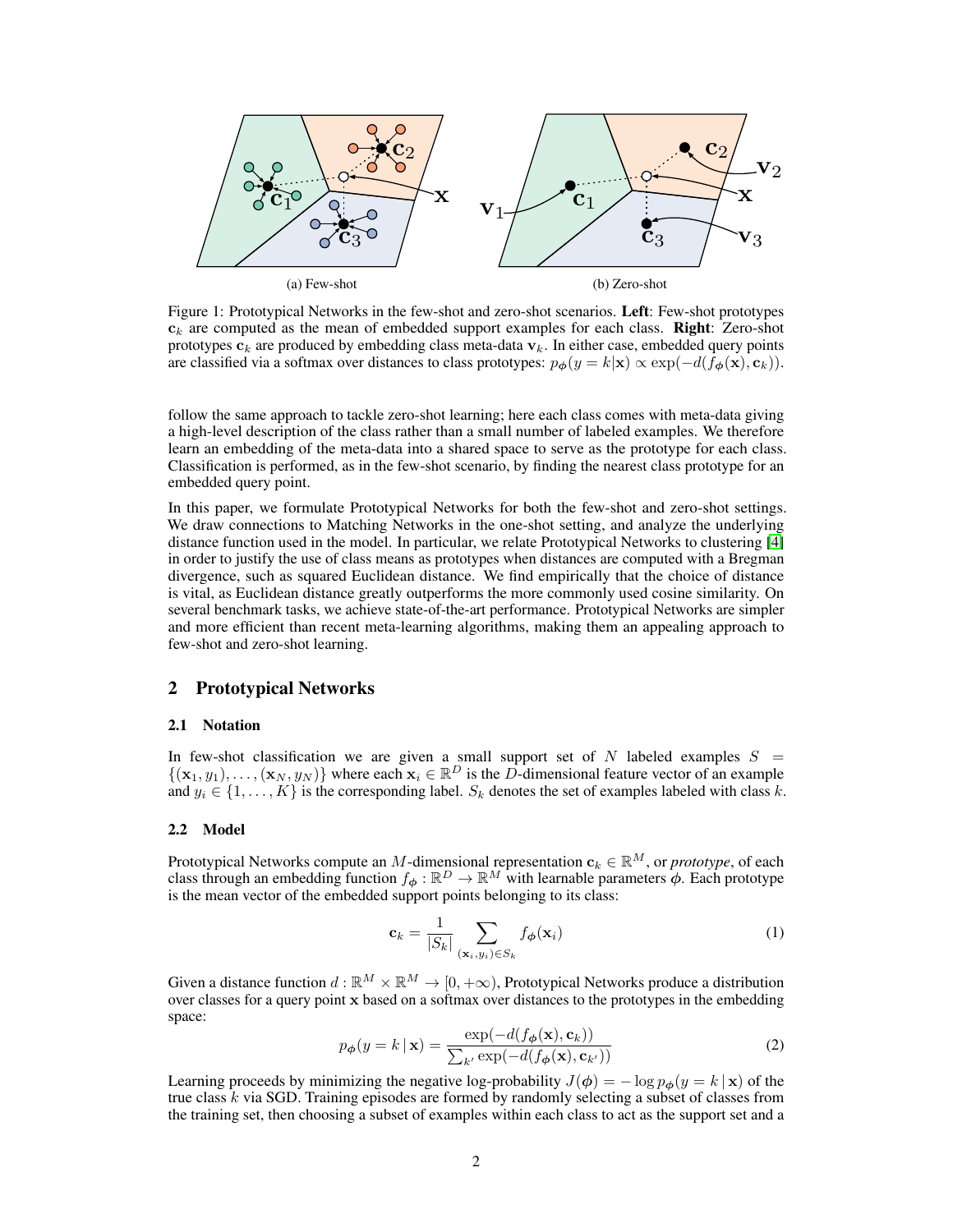<span id="page-2-0"></span>**Algorithm 1** Training episode loss computation for Prototypical Networks.  $N$  is the number of examples in the training set, K is the number of classes in the training set,  $N_C \leq K$  is the number of classes per episode,  $N<sub>S</sub>$  is the number of support examples per class,  $N<sub>Q</sub>$  is the number of query examples per class. RANDOMSAMPLE(S, N) denotes a set of N elements chosen uniformly at random from set S, without replacement.

**Input:** Training set  $\mathcal{D} = \{(\mathbf{x}_1, y_1), \dots, (\mathbf{x}_N, y_N)\}\)$ , where each  $y_i \in \{1, \dots, K\}$ .  $\mathcal{D}_k$  denotes the subset of D containing all elements  $(\mathbf{x}_i, y_i)$  such that  $y_i = k$ .

**Output:** The loss *J* for a randomly generated training episode.  $V \leftarrow$  RANDOMSAMPLE $\{1, \ldots, K\}$ ,  $N_C$   $\triangleright$  Select class indices for episode for  $k$  in  $\{1,\ldots,N_C\}$  do  $S_k \leftarrow \text{Randomsample}(\mathcal{D}_{V_k})$  $\triangleright$  Select support examples  $Q_k \leftarrow \text{Randomsample}(\mathcal{D}_{V_k})$  $\triangleright$  Select query examples  $\mathbf{c}_k \leftarrow \frac{1}{\mathbf{v}^{\tau}}$  $N_C$  $\sum$  $(\mathbf{x}_i,y_i) \in S_k$  $\triangleright$  Compute prototype from support examples end for  $J \leftarrow 0$  . Initialize loss for  $k$  in  $\{1, \ldots, N_C\}$  do for  $(\mathbf{x}, y)$  in  $Q_k$  do  $J \leftarrow J + \frac{1}{N}$  $N_C N_Q$  $\left[ d(f_{\boldsymbol{\phi}}(\mathbf{x}), \mathbf{c}_k) + \log \sum_{k=1}^{k} d_k(\mathbf{x}_k - \mathbf{x}_k) \right]$  $k<sub>1</sub>$  $\exp(-d(f_{\boldsymbol{\phi}}(\mathbf{x}), \mathbf{c}_{k'}))$ . Update loss end for end for

subset of the remainder to serve as query points. Pseudocode to compute the loss  $J(\phi)$  for a training episode is provided in Algorithm [1.](#page-2-0)

#### <span id="page-2-2"></span>2.3 Prototypical Networks as Mixture Density Estimation

For a particular class of distance functions, known as *regular Bregman divergences* [\[4\]](#page-9-5), the Prototypical Networks algorithm is equivalent to performing mixture density estimation on the support set with an exponential family density. A regular Bregman divergence  $d_{\varphi}$  is defined as:

$$
d_{\varphi}(\mathbf{z}, \mathbf{z}') = \varphi(\mathbf{z}) - \varphi(\mathbf{z}') - (\mathbf{z} - \mathbf{z}')^T \nabla \varphi(\mathbf{z}'),
$$
\n(3)

where  $\varphi$  is a differentiable, strictly convex function of the Legendre type. Examples of Bregman divergences include squared Euclidean distance  $\|\mathbf{z} - \mathbf{z}'\|^2$  and Mahalanobis distance.

Prototype computation can be viewed in terms of hard clustering on the support set, with one cluster per class and each support point assigned to its corresponding class cluster. It has been shown [\[4\]](#page-9-5) for Bregman divergences that the cluster representative achieving minimal distance to its assigned points is the cluster mean. Thus the prototype computation in Equation [\(1\)](#page-1-0) yields optimal cluster representatives given the support set labels when a Bregman divergence is used.

Moreover, any regular exponential family distribution  $p_{\psi}(\mathbf{z}|\boldsymbol{\theta})$  with parameters  $\boldsymbol{\theta}$  and cumulant function  $\psi$  can be written in terms of a uniquely determined regular Bregman divergence [\[4\]](#page-9-5):

$$
p_{\psi}(\mathbf{z}|\boldsymbol{\theta}) = \exp\{\mathbf{z}^T\boldsymbol{\theta} - \psi(\boldsymbol{\theta}) - g_{\psi}(\mathbf{z})\} = \exp\{-d_{\varphi}(\mathbf{z}, \boldsymbol{\mu}(\boldsymbol{\theta})) - g_{\varphi}(\mathbf{z})\}
$$
(4)

Consider now a regular exponential family mixture model with parameters  $\mathbf{\Gamma} = \{\theta_k, \pi_k\}_{k=1}^K$ :

$$
p(\mathbf{z}|\mathbf{\Gamma}) = \sum_{k=1}^{K} \pi_k p_{\psi}(\mathbf{z}|\boldsymbol{\theta}_k) = \sum_{k=1}^{K} \pi_k \exp(-d_{\varphi}(\mathbf{z}, \boldsymbol{\mu}(\boldsymbol{\theta}_k)) - g_{\varphi}(\mathbf{z}))
$$
(5)

Given  $\Gamma$ , inference of the cluster assignment y for an unlabeled point z becomes:

<span id="page-2-1"></span>
$$
p(y = k|\mathbf{z}) = \frac{\pi_k \exp(-d_{\varphi}(\mathbf{z}, \boldsymbol{\mu}(\boldsymbol{\theta}_k)))}{\sum_{k'} \pi_{k'} \exp(-d_{\varphi}(\mathbf{z}, \boldsymbol{\mu}(\boldsymbol{\theta}_k)))}
$$
(6)

For an equally-weighted mixture model with one cluster per class, cluster assignment inference [\(6\)](#page-2-1) is equivalent to query class prediction [\(2\)](#page-1-1) with  $f_{\phi}(\mathbf{x}) = \mathbf{z}$  and  $\mathbf{c}_k = \mu(\bar{\theta}_k)$ . In this case,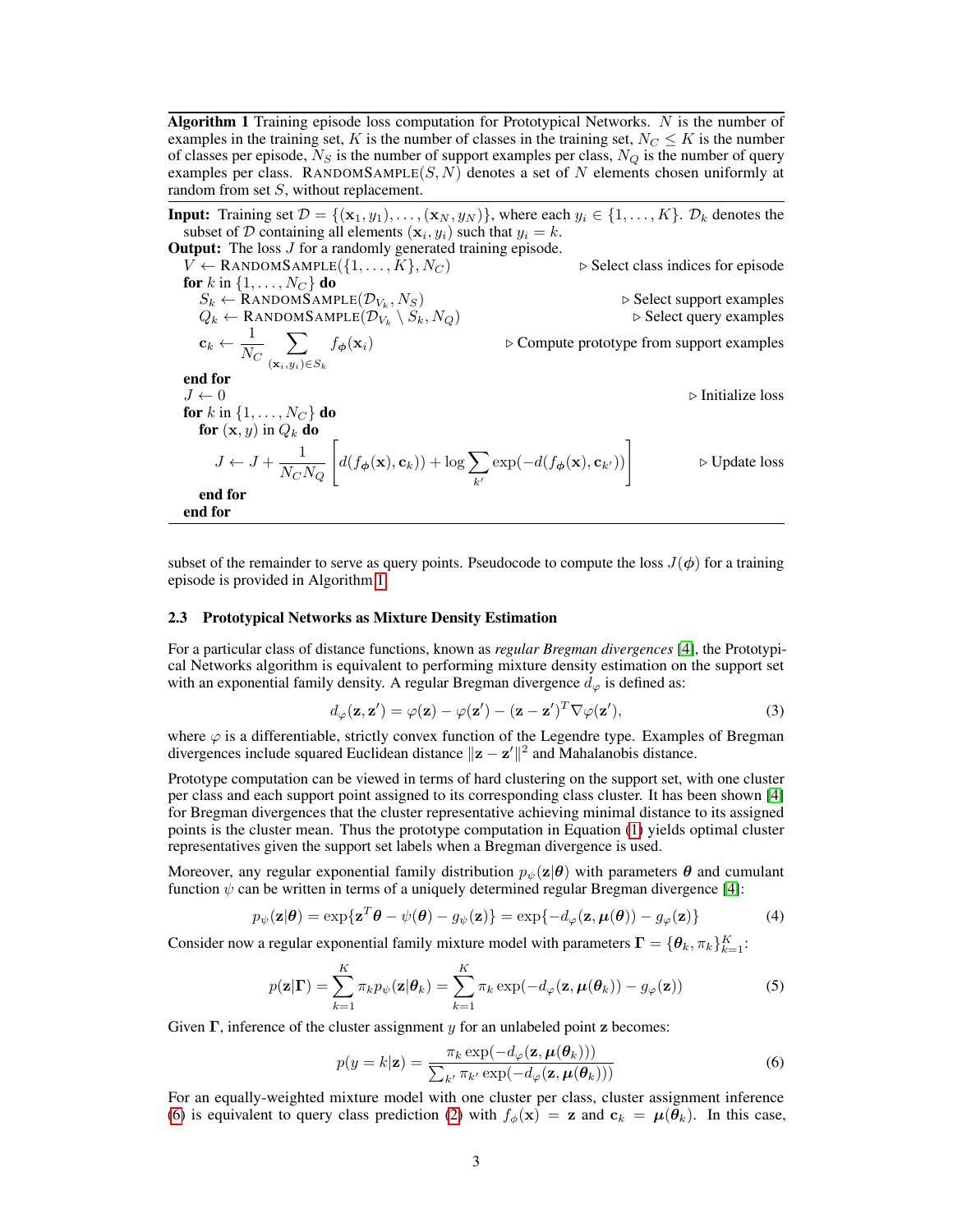Prototypical Networks are effectively performing mixture density estimation with an exponential family distribution determined by  $d_{\varphi}$ . The choice of distance therefore specifies modeling assumptions about the class-conditional data distribution in the embedding space.

#### 2.4 Reinterpretation as a Linear Model

A simple analysis is useful in gaining insight into the nature of the learned classifier. When we use Euclidean distance  $d(\mathbf{z}, \mathbf{z}') = ||\mathbf{z} - \mathbf{z}'||^2$ , then the model in Equation [\(2\)](#page-1-1) is equivalent to a linear model with a particular parameterization [\[21\]](#page-9-6). To see this, expand the term in the exponent:

<span id="page-3-0"></span>
$$
-\|f_{\boldsymbol{\phi}}(\mathbf{x}) - \mathbf{c}_k\|^2 = -f_{\boldsymbol{\phi}}(\mathbf{x})^\top f_{\boldsymbol{\phi}}(\mathbf{x}) + 2\mathbf{c}_k^\top f_{\boldsymbol{\phi}}(\mathbf{x}) - \mathbf{c}_k^\top \mathbf{c}_k \tag{7}
$$

The first term in Equation [\(7\)](#page-3-0) is constant with respect to the class  $k$ , so it does not affect the softmax probabilities. We can write the remaining terms as a linear model as follows:

$$
2\mathbf{c}_k^\top f_\phi(\mathbf{x}) - \mathbf{c}_k^\top \mathbf{c}_k = \mathbf{w}_k^\top f_\phi(\mathbf{x}) + b_k, \text{ where } \mathbf{w}_k = 2\mathbf{c}_k \text{ and } b_k = -\mathbf{c}_k^\top \mathbf{c}_k \tag{8}
$$

We focus primarily on squared Euclidean distance (corresponding to spherical Gaussian densities) in this work. Our results indicate that Euclidean distance is an effective choice despite the equivalence to a linear model. We hypothesize this is because all of the required non-linearity can be learned within the embedding function. Indeed, this is the approach that modern neural network classification systems currently use, e.g., [\[16,](#page-9-7) [31\]](#page-10-1).

#### 2.5 Comparison to Matching Networks

Prototypical Networks differ from Matching Networks in the few-shot case with equivalence in the one-shot scenario. Matching Networks [\[32\]](#page-10-0) produce a weighted nearest neighbor classifier given the support set, while Prototypical Networks produce a linear classifier when squared Euclidean distance is used. In the case of one-shot learning,  $c_k = x_k$  since there is only one support point per class, and Matching Networks and Prototypical Networks become equivalent.

A natural question is whether it makes sense to use multiple prototypes per class instead of just one. If the number of prototypes per class is fixed and greater than 1, then this would require a partitioning scheme to further cluster the support points within a class. This has been proposed in Mensink et al. [\[21\]](#page-9-6) and Rippel et al. [\[27\]](#page-10-2); however both methods require a separate partitioning phase that is decoupled from the weight updates, while our approach is simple to learn with ordinary gradient descent methods.

Vinyals et al. [\[32\]](#page-10-0) propose a number of extensions, including decoupling the embedding functions of the support and query points, and using a second-level, fully-conditional embedding (FCE) that takes into account specific points in each episode. These could likewise be incorporated into Prototypical Networks, however they increase the number of learnable parameters, and FCE imposes an arbitrary ordering on the support set using a bi-directional LSTM. Instead, we show that it is possible to achieve the same level of performance using simple design choices, which we outline next.

#### 2.6 Design Choices

Distance metric Vinyals et al. [\[32\]](#page-10-0) and Ravi and Larochelle [\[24\]](#page-9-3) apply Matching Networks using cosine distance. However for both Prototypical Networks and Matching Networks any distance is permissible, and we found that using squared Euclidean distance can greatly improve results for both. For Protypical Networks, we conjecture this is primarily due to cosine distance not being a Bregman divergence, and thus the equivalence to mixture density estimation discussed in Section [2.3](#page-2-2) does not hold.

Episode composition A straightforward way to construct episodes, used in Vinyals et al. [\[32\]](#page-10-0) and Ravi and Larochelle [\[24\]](#page-9-3), is to choose  $N_c$  classes and  $N_s$  support points per class in order to match the expected situation at test-time. That is, if we expect at test-time to perform 5-way classification and 1-shot learning, then training episodes could be comprised of  $N_c = 5$ ,  $N_s = 1$ . We have found, however, that it can be extremely beneficial to train with a higher  $N_c$ , or "way", than will be used at test-time. In our experiments, we tune the training  $N_c$  on a held-out validation set. Another consideration is whether to match  $N<sub>S</sub>$ , or "shot", at train and test-time. For Prototypical Networks, we found that it is usually best to train and test with the same "shot" number.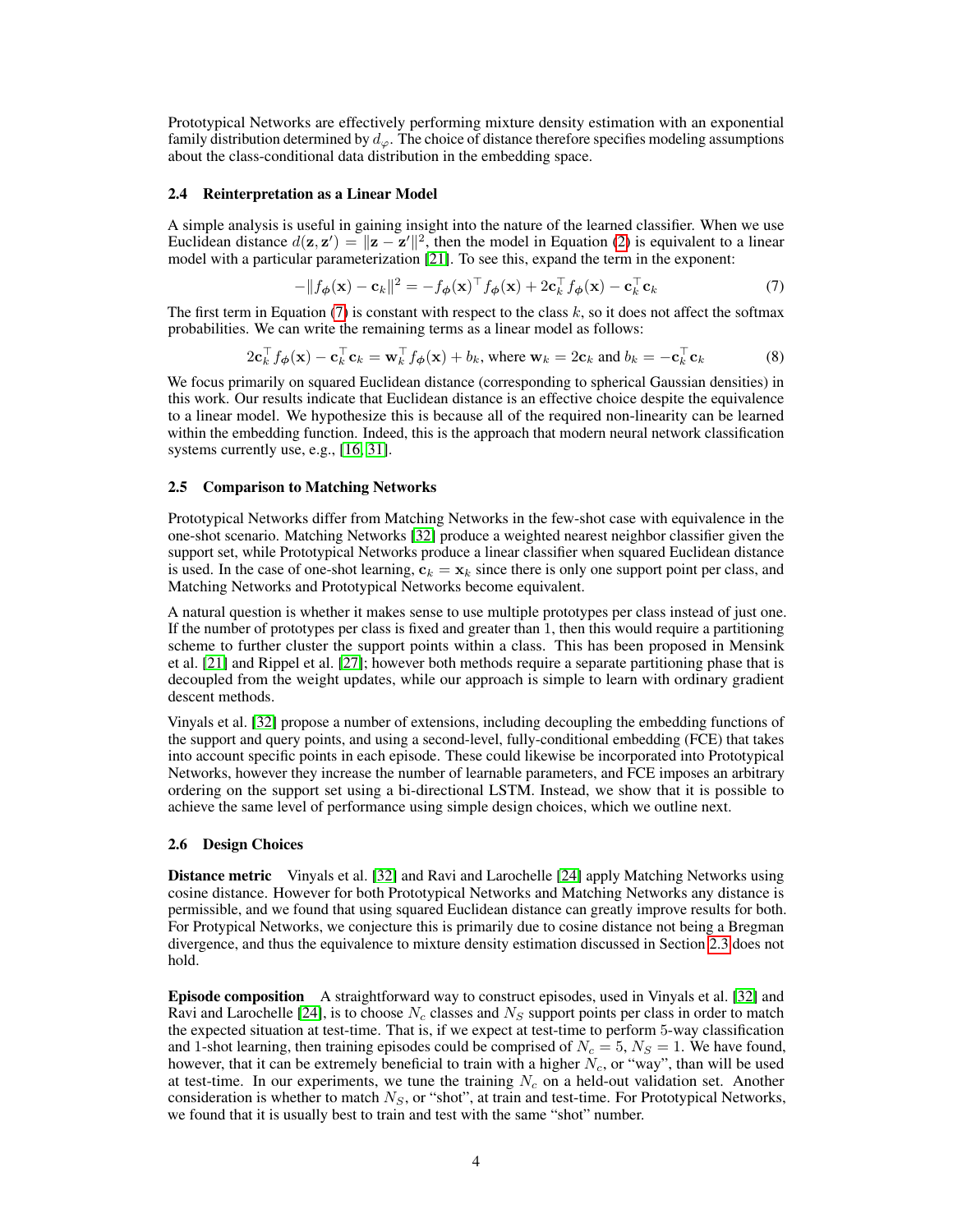#### 2.7 Zero-Shot Learning

Zero-shot learning differs from few-shot learning in that instead of being given a support set of training points, we are given a class meta-data vector  $v_k$  for each class. These could be determined in advance, or they could be learned from e.g., raw text [\[8\]](#page-9-8). Modifying Prototypical Networks to deal with the zero-shot case is straightforward: we simply define  $c_k = g_{\theta}(v_k)$  to be a separate embedding of the meta-data vector. An illustration of the zero-shot procedure for Prototypical Networks as it relates to the few-shot procedure is shown in Figure [1.](#page-1-2) Since the meta-data vector and query point come from different input domains, we found it was helpful empirically to fix the prototype embedding g to have unit length, however we do not constrain the query embedding  $f$ .

## 3 Experiments

For few-shot learning, we performed experiments on Omniglot [\[18\]](#page-9-1) and the *mini*ImageNet version of ILSVRC-2012 [\[28\]](#page-10-3) with the splits proposed by Ravi and Larochelle [\[24\]](#page-9-3). We perform zero-shot experiments on the 2011 version of the Caltech UCSD bird dataset (CUB-200 2011) [\[34\]](#page-10-4).

#### 3.1 Omniglot Few-shot Classification

Omniglot [\[18\]](#page-9-1) is a dataset of 1623 handwritten characters collected from 50 alphabets. There are 20 examples associated with each character, where each example is drawn by a different human subject. We follow the procedure of Vinyals et al. [\[32\]](#page-10-0) by resizing the grayscale images to  $28 \times 28$  and augmenting the character classes with rotations in multiples of 90 degrees. We use 1200 characters plus rotations for training (4,800 classes in total) and the remaining classes, including rotations, for test. Our embedding architecture mirrors that used by Vinyals et al. [\[32\]](#page-10-0) and is composed of four convolutional blocks. Each block comprises a 64-filter  $3 \times 3$  convolution, batch normalization layer [\[12\]](#page-9-9), a ReLU nonlinearity and a  $2 \times 2$  max-pooling layer. When applied to the 28  $\times$  28 Omniglot images this architecture results in a 64-dimensional output space. We use the same encoder for embedding both support and query points. All of our models were trained via SGD with Adam [\[13\]](#page-9-10). We used an initial learning rate of 10<sup>-3</sup> and cut the learning rate in half every 2000 episodes. No regularization was used other than batch normalization.

We trained Prototypical Networks using Euclidean distance in the 1-shot and 5-shot scenarios with training episodes containing 60 classes and 5 query points per class. We found that it is advantageous to match the training-shot with the test-shot, and to use more classes (higher "way") per training episode rather than fewer. We compare against various baselines, including the Neural Statistician [\[7\]](#page-9-11), Meta-Learner LSTM [\[24\]](#page-9-3), MAML [\[9\]](#page-9-12), and both the fine-tuned and non-fine-tuned versions of Matching Networks [\[32\]](#page-10-0). We computed classification accuracy for our models averaged over 1,000 randomly generated episodes from the test set. The results are shown in Table [1](#page-5-0) and to our knowledge are competitive with state-of-the-art on this dataset.

Figure [2](#page-4-0) shows a sample t-SNE visualization [\[20\]](#page-9-13) of the embeddings learned by Prototypical Networks. We visualize a subset of test characters from the same alphabet in order to gain better insight, despite the fact that classes in actual test episodes are likely to come from different alphabets. Even though the visualized characters are minor variations of each other, the network is able to cluster the hand-drawn characters closely around the class prototypes.

<span id="page-4-0"></span>

Figure 2: A t-SNE visualization of the embeddings learned by Prototypical networks on the Omniglot dataset. A subset of the Tengwar script is shown (an alphabet in the test set). Class prototypes are indicated in black. Several misclassified characters are highlighted in red along with arrows pointing to the correct prototype.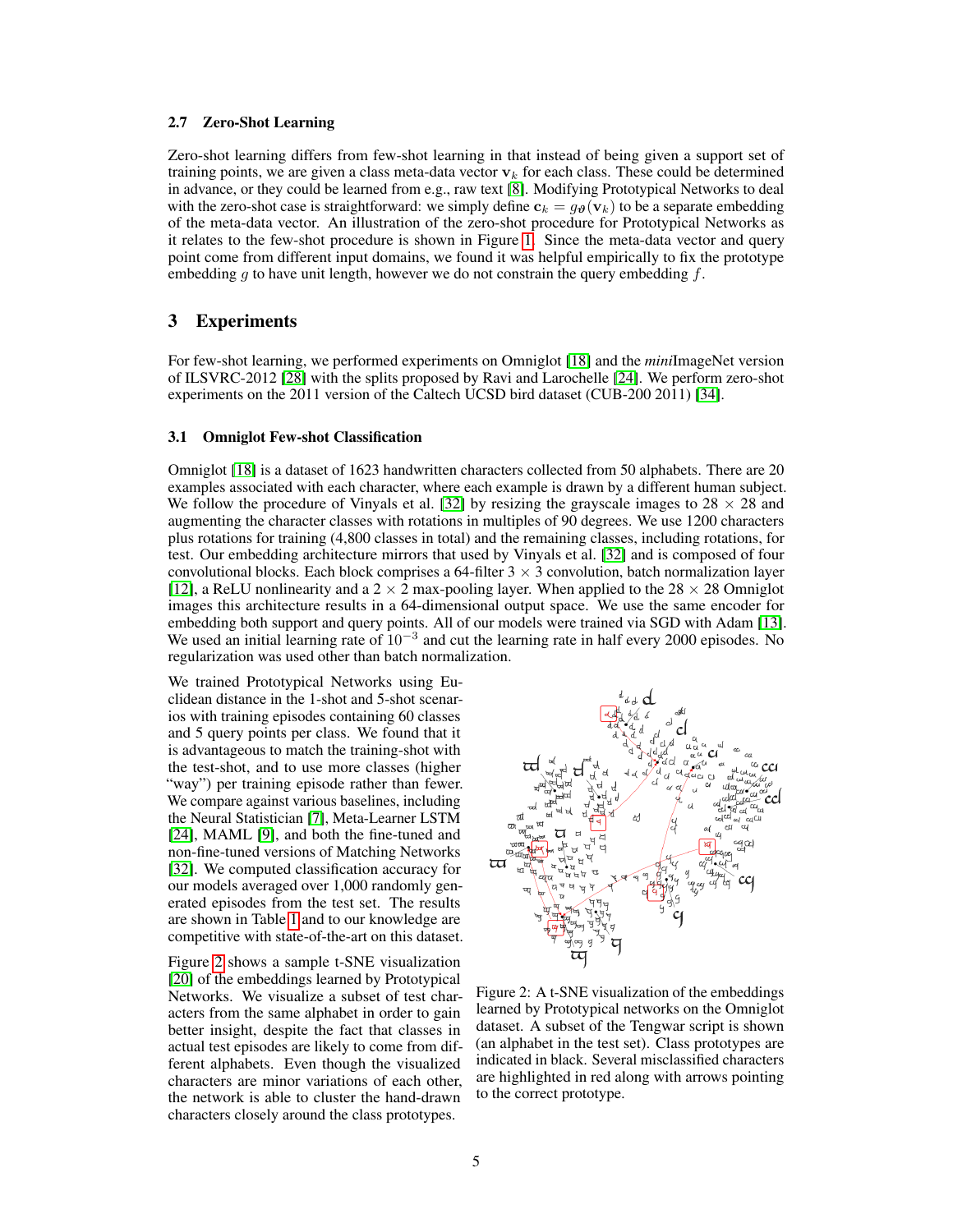<span id="page-5-0"></span>Table 1: Few-shot classification accuracies on Omniglot. <sup>∗</sup>Uses non-standard train/test splits.

|                                     |         |                  | 5-way Acc. |          | 20-way Acc. |          |
|-------------------------------------|---------|------------------|------------|----------|-------------|----------|
| Model                               | Dist.   | <b>Fine Tune</b> | 1-shot     | 5-shot   | 1-shot      | 5-shot   |
| <b>MATCHING NETWORKS</b> [32]       | Cosine  | N                | 98.1%      | 98.9%    | 93.8%       | 98.5%    |
| <b>MATCHING NETWORKS</b> [32]       | Cosine  | Y                | 97.9%      | 98.7%    | 93.5%       | 98.7%    |
| <b>NEURAL STATISTICIAN [7]</b>      | -       | N                | 98.1%      | 99.5%    | 93.2%       | 98.1%    |
| <b>MAML</b> $[9]$ <sup>*</sup>      |         | N                | 98.7%      | $99.9\%$ | 95.8%       | $98.9\%$ |
| <b>PROTOTYPICAL NETWORKS (OURS)</b> | Euclid. | N                | 98.8%      | 99.7%    | $96.0\%$    | $98.9\%$ |

<span id="page-5-1"></span>Table 2: Few-shot classification accuracies on *mini*ImageNet. All accuracy results are averaged over 600 test episodes and are reported with 95% confidence intervals. <sup>∗</sup>Results reported by [\[24\]](#page-9-3).

|                                     |                           |   | 5-way Acc.         |                    |  |
|-------------------------------------|---------------------------|---|--------------------|--------------------|--|
| Model                               | <b>Fine Tune</b><br>Dist. |   | 1-shot             | $5$ -shot          |  |
| <b>BASELINE NEAREST NEIGHBORS*</b>  | Cosine                    | N | $28.86 + 0.54\%$   | $49.79 + 0.79\%$   |  |
| <b>MATCHING NETWORKS</b> [32]*      | Cosine                    | N | $43.40 \pm 0.78\%$ | $51.09 + 0.71\%$   |  |
| <b>MATCHING NETWORKS FCE [32]*</b>  | Cosine                    | N | $43.56 + 0.84\%$   | $55.31 + 0.73\%$   |  |
| <b>META-LEARNER LSTM [24]*</b>      | -                         | N | $43.44 + 0.77\%$   | $60.60 + 0.71\%$   |  |
| <b>MAML</b> [9]                     |                           | N | $48.70 + 1.84\%$   | $63.15 + 0.91\%$   |  |
| <b>PROTOTYPICAL NETWORKS (OURS)</b> | Euclid.                   | N | $49.42 + 0.78\%$   | $68.20 \pm 0.66\%$ |  |

#### 3.2 *mini*ImageNet Few-shot Classification

The *mini*ImageNet dataset, originally proposed by Vinyals et al. [\[32\]](#page-10-0), is derived from the larger ILSVRC-12 dataset [\[28\]](#page-10-3). The splits used by Vinyals et al. [\[32\]](#page-10-0) consist of 60,000 color images of size  $84 \times 84$  divided into 100 classes with 600 examples each. For our experiments, we use the splits introduced by Ravi and Larochelle [\[24\]](#page-9-3) in order to directly compare with state-of-the-art algorithms for few-shot learning. Their splits use a different set of 100 classes, divided into 64 training, 16 validation, and 20 test classes. We follow their procedure by training on the 64 training classes and using the 16 validation classes for monitoring generalization performance only.

We use the same four-block embedding architecture as in our Omniglot experiments, though here it results in a 1,600-dimensional output space due to the increased size of the images. We also use the same learning rate schedule as in our Omniglot experiments and train until validation loss stops improving. We train using 30-way episodes for 1-shot classification and 20-way episodes for 5-shot classification. We match train shot to test shot and each class contains 15 query points per episode. We compare to the baselines as reported by Ravi and Larochelle [\[24\]](#page-9-3), which include a simple nearest neighbor approach on top of features learned by a classification network on the 64 training classes. The other baselines are two non-fine-tuned variants of Matching Networks (both ordinary and FCE) and the Meta-Learner LSTM. in the non-fine-tuned setting because the fine-tuning procedure as proposed by Vinyals et al. [\[32\]](#page-10-0) is not fully described. As can be seen in Table [2,](#page-5-1) Prototypical Networks achieves state-of-the-art by a wide margin on 5-shot accuracy.

We conducted further analysis, to determine the effect of distance metric and the number of training classes per episode on the performance of Prototypical Networks and Matching Networks. To make the methods comparable, we use our own implementation of Matching Networks that utilizes the same embedding architecture as our Prototypical Networks. In Figure [3](#page-6-0) we compare cosine vs. Euclidean distance and 5-way vs. 20-way training episodes in the 1-shot and 5-shot scenarios, with 15 query points per class per episode. We note that 20-way achieves higher accuracy than 5-way and conjecture that the increased difficulty of 20-way classification helps the network to generalize better, because it forces the model to make more fine-grained decisions in the embedding space. Also, using Euclidean distance improves performance substantially over cosine distance. This effect is even more pronounced for Prototypical Networks, in which computing the class prototype as the mean of embedded support points is more naturally suited to Euclidean distances since cosine distance is not a Bregman divergence.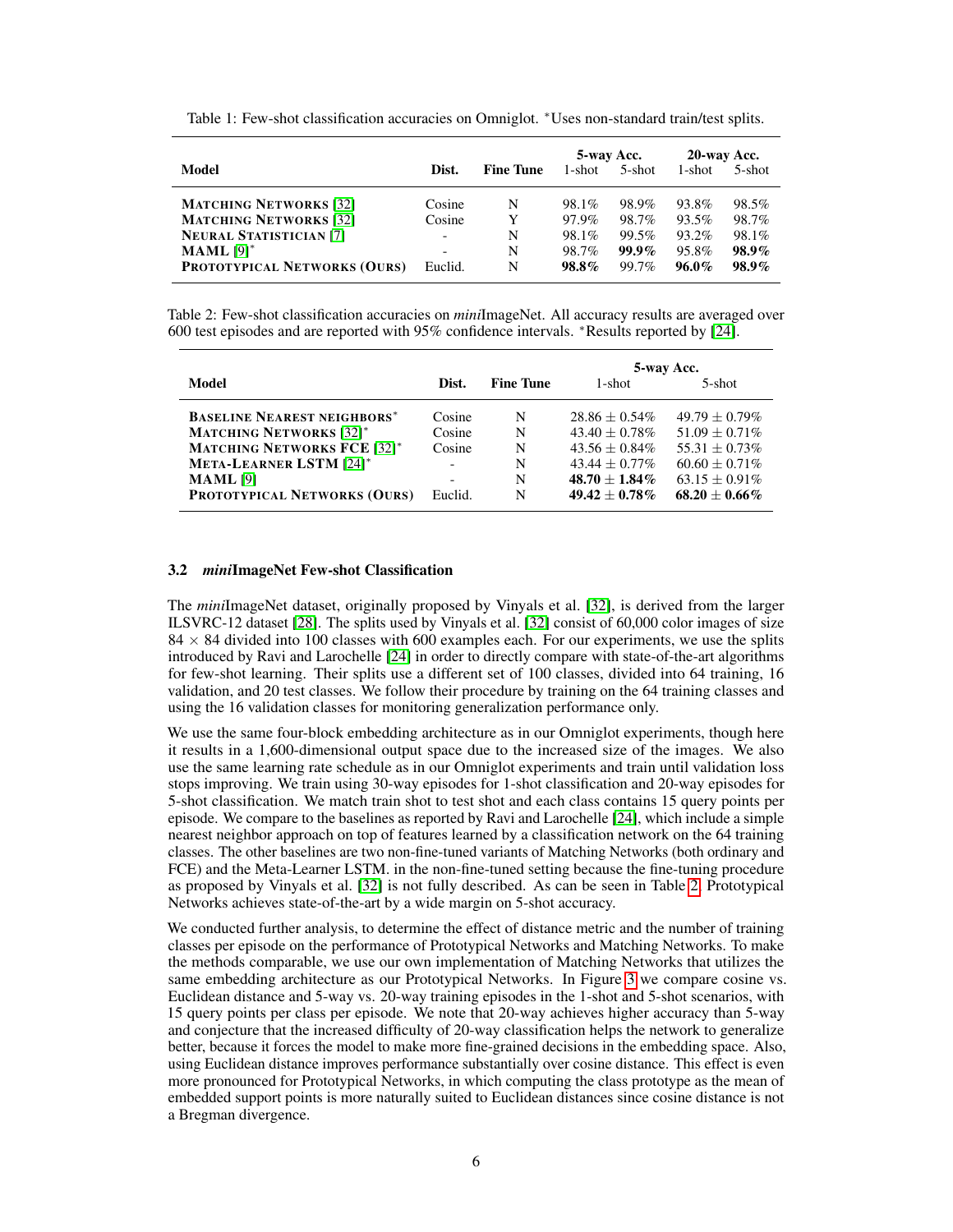<span id="page-6-0"></span>

Figure 3: Comparison showing the effect of distance metric and number of classes per training episode on 5-way classification accuracy for both Matching Networks and Prototypical Networks on *mini*ImageNet. The x-axis indicates configuration of the training episodes (way, distance, and shot), and the y-axis indicates 5-way test accuracy for the corresponding shot. Error bars indicate 95% confidence intervals as computed over 600 test episodes. Note that Matching Networks and Prototypical Networks are identical in the 1-shot case.

<span id="page-6-2"></span>

| Model                              | Image<br><b>Features</b> | 50-way Acc.<br>$0$ -shot |  |
|------------------------------------|--------------------------|--------------------------|--|
| ALE[1]                             | Fisher                   | 26.9%                    |  |
| $SJE$ [2]                          | AlexNet                  | 40.3%                    |  |
| <b>SAMPLE CLUSTERING [19]</b>      | AlexNet                  | 44.3%                    |  |
| $SJE$ [2]                          | GoogLeNet                | 50.1%                    |  |
| <b>DS-SJE</b> [25]                 | GoogLeNet                | 50.4%                    |  |
| <b>DA-SJE</b> [25]                 | GoogLeNet                | 50.9%                    |  |
| <b>SYNTHESIZED CLASSIFIERS [6]</b> | GoogLeNet                | 54.7%                    |  |
| PROTOTYPICAL NETWORKS (OURS)       | GoogLeNet                | 54.8%                    |  |
| ZHANG AND SALIGRAMA [36]           | $VGG-19$                 | $55.3\% \pm 0.8$         |  |

Table 3: Zero-shot classification accuracies on CUB-200.

## 3.3 CUB Zero-shot Classification

In order to assess the suitability of our approach for zero-shot learning, we also run experiments on the Caltech-UCSD Birds (CUB) 200-2011 dataset [\[34\]](#page-10-4). The CUB dataset contains 11,788 images of 200 bird species. We closely follow the procedure of Reed et al. [\[25\]](#page-9-15) in preparing the data. We use their splits to divide the classes into 100 training, 50 validation, and 50 test. For images we use 1,024 dimensional features extracted by applying GoogLeNet [\[31\]](#page-10-1) to middle, upper left, upper right, lower left, and lower right crops of the original and horizontally-flipped image<sup>[2](#page-6-1)</sup>. At test time we use only the middle crop of the original image. For class meta-data we use the 312-dimensional continuous attribute vectors provided with the CUB dataset. These attributes encode various characteristics of the bird species such as their color, shape, and feather patterns.

We learned a simple linear mapping on top of both the 1024-dimensional image features and the 312-dimensional attribute vectors to produce a 1,024-dimensional output space. For this dataset we found it helpful to normalize the class prototypes (embedded attribute vectors) to be of unit length, since the attribute vectors come from a different domain than the images. Training episodes were constructed with 50 classes and 10 query images per class. The embeddings were optimized via SGD with Adam at a fixed learning rate of  $10^{-4}$  and weight decay of  $10^{-5}$ . Early stopping on validation loss was used to determine the optimal number of epochs for retraining on the training plus validation set.

Table [3](#page-6-2) shows that we achieve state-of-the-art results when compared to methods utilizing attributes as class meta-data. We compare our method to variety of zero-shot learning methods, including other embedding approaches such as ALE [\[1\]](#page-8-0), SJE [\[2\]](#page-8-1), and DS-SJE/DA-SJE [\[25\]](#page-9-15). We also compare to a recent clustering approach [\[19\]](#page-9-14) which trains an SVM on a learned feature space obtained by fine-

<span id="page-6-1"></span> $^{2}$ Features downloaded from <code><https://github.com/reedscot/cvpr2016>.</code>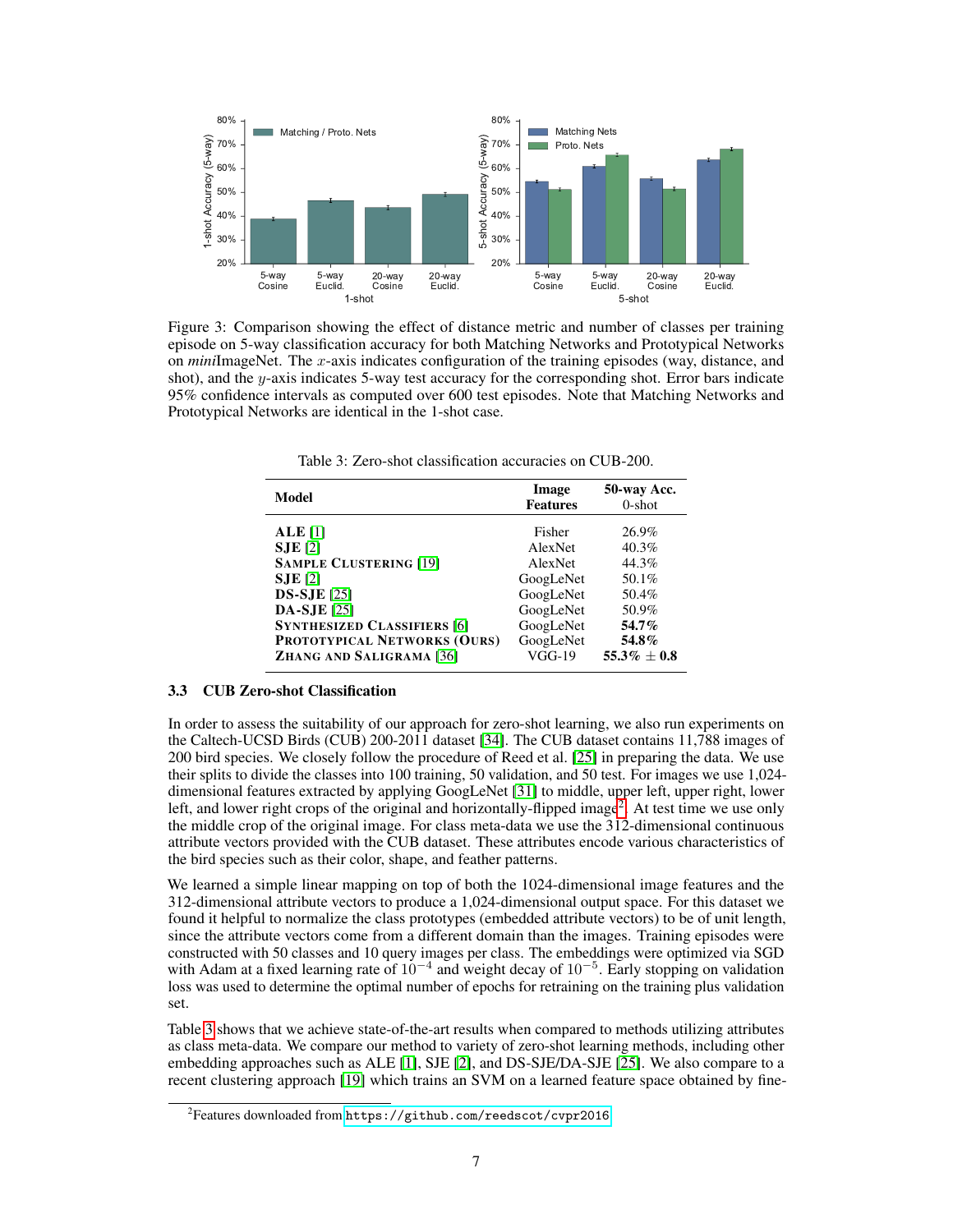tuning AlexNet [\[16\]](#page-9-7). The Synthesized Classifiers approach of [\[6\]](#page-9-16) is a manifold learning technique that aligns the class meta-data space with the visual model space, and the method of Zhang and Saligrama [\[36\]](#page-10-5) is a structured prediction approach trained on top of VGG-19 features [\[30\]](#page-10-6). Since Zhang and Saligrama [\[36\]](#page-10-5) is a randomized method, we include their reported error bars in Table [3.](#page-6-2) Our Protypical Networks outperform Synthesized Classifiers and are within error bars of Zhang and Saligrama [\[36\]](#page-10-5), while being a much simpler approach than either.

We also ran an additional set of zero-shot experiments with stronger class meta-data. We extracted 1,024-dimensional meta-data vectors for each CUB-200 class using the pretrained Char CNN-RNN model of [\[25\]](#page-9-15), then trained zero-shot Prototypical Networks using the same procedure described above except we used a 512-dimensional output embedding, as chosen via validation accuracy. We obtained test accuracy of 58.3%, compared to the 54.0% accuracy obtained by DS-SJE [\[25\]](#page-9-15) with a Char CNN-RNN model. Moreover, our result exceeds the 56.8% accuracy attained by DS-SJE with even stronger Word CNN-RNN class-metadata representations. Taken together, these zero-shot classification results demonstrate that our approach is general enough to be applied even when the data points (images) are from a different domain relative to the classes (attributes).

# 4 Related Work

The literature on metric learning is vast [\[17,](#page-9-17) [5\]](#page-9-18); we summarize here the work most relevant to our proposed method. Neighborhood Components Analysis (NCA) [\[10\]](#page-9-19) learns a Mahalanobis distance to maximize K-nearest-neighbor's (KNN) leave-one-out accuracy in the transformed space. Salakhutdinov and Hinton [\[29\]](#page-10-7) extend NCA by using a neural network to perform the transformation. Large margin nearest neighbor (LMNN) classification [\[33\]](#page-10-8) also attempts to optimize KNN accuracy but does so using a hinge loss that encourages the local neighborhood of a point to contain other points with the same label. The DNet-KNN [\[23\]](#page-9-20) is another margin-based method that improves upon LMNN by utilizing a neural network to perform the embedding instead of a simple linear transformation. Of these, our method is most similar to the non-linear extension of NCA [\[29\]](#page-10-7) because we use a neural network to perform the embedding and we optimize a softmax based on Euclidean distances in the transformed space, as opposed to a margin loss. A key distinction between our approach and non-linear NCA is that we form a softmax directly over *classes*, rather than individual points, computed from distances to each class's prototype representation. This allows each class to have a concise representation independent of the number of data points and obviates the need to store the entire support set to make predictions.

Our approach is also similar to the nearest class mean approach [\[21\]](#page-9-6), where each class is represented by the mean of its examples. This approach was developed to rapidly incorporate new classes into a classifier without retraining, however it relies on a linear embedding and was designed to handle the case where the novel classes come with a large number of examples. In contrast, our approach utilizes neural networks to non-linearly embed points and we couple this with episodic training in order to handle the few-shot scenario. Mensink et al. [\[21\]](#page-9-6) attempt to extend their approach to also perform non-linear classification, but they do so by allowing classes to have multiple prototypes. They find these prototypes in a pre-processing step by using  $k$ -means on the input space and then perform a multi-modal variant of their linear embedding. Prototypical Networks, on the other hand, learn a non-linear embedding in an end-to-end manner with no such pre-processing, producing a non-linear classifier that still only requires one prototype per class. In addition, our approach naturally generalizes to other distance functions, particularly Bregman divergences.

The center loss proposed by Wen et al. [\[35\]](#page-10-9) for face recognition is similar to ours but has two main differences. First, they learn the centers for each class as parameters of the model whereas we compute protoypes as a function of the labeled examples within each episode. Second, they combine the center loss with a softmax loss in order to prevent representations collapsing to zero, whereas we construct a softmax loss from our prototypes which naturally prevents such collapse. Moreover, our approach is designed for the few-shot scenario rather than face recognition.

A relevant few-shot learning method is the meta-learning approach proposed in Ravi and Larochelle [\[24\]](#page-9-3). The key insight here is that LSTM dynamics and gradient descent can be written in effectively the same way. An LSTM can then be trained to itself train a model from a given episode, with the performance goal of generalizing well on the query points. MAML [\[9\]](#page-9-12) is another meta-learning approach to few-shot learning. It seeks to learn a representation that is easily fit to new data with few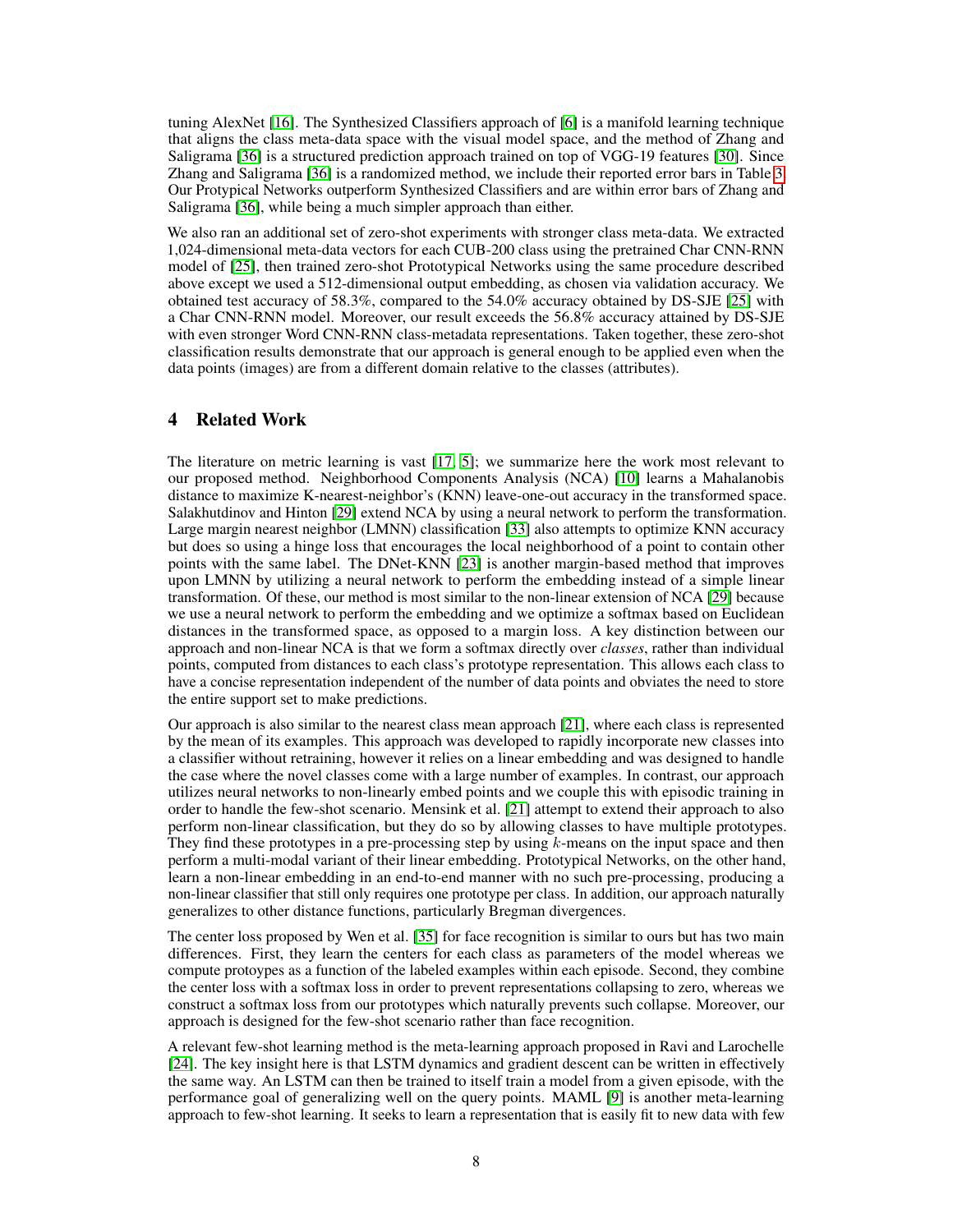steps of gradient descent. Matching Networks and Prototypical Networks can also be seen as forms of meta-learning, in the sense that they produce simple classifiers dynamically from new training episodes; however the core embeddings they rely on are fixed after training. The FCE extension to Matching Networks involves a secondary embedding that depends on the support set. However, in the few-shot scenario the amount of data is so small that a simple inductive bias seems to work well, without the need to learn a custom embedding for each episode.

Prototypical Networks are also related to the Neural Statistician [\[7\]](#page-9-11) from the generative modeling literature, which extends the variational autoencoder [\[14,](#page-9-21) [26\]](#page-9-22) to learn generative models of datasets rather than individual points. One component of the Neural Statistician is the "statistic network" which summarizes a set of data points into a statistic vector. It does this by encoding each point within a dataset, taking a sample mean, and applying a post-processing network to obtain an approximate posterior over the statistic vector. Edwards and Storkey [\[7\]](#page-9-11) test their model for one-shot classification on the Omniglot dataset by considering each character to be a separate dataset and making predictions based on the class whose approximate posterior over the statistic vector has minimal KL-divergence from the posterior inferred by the test point. Like the Neural Statistician, we also produce a summary statistic for each class. However, ours is a discriminative model, as befits our discriminative task of few-shot classification.

With respect to zero-shot learning, the use of embedded meta-data in Prototypical Networks resembles the method of [\[3\]](#page-8-2) in that both predict the weights of a linear classifier. The DS-SJE and DA-SJE approach of [\[25\]](#page-9-15) also learns deep multimodal embedding functions for images and class meta-data. Unlike ours, they learn using an empirical risk loss. Neither [\[3\]](#page-8-2) nor [\[25\]](#page-9-15) uses episodic training, which allows us to help speed up training and regularize the model.

# 5 Conclusion

We have proposed a simple method called Prototypical Networks for few-shot learning based on the idea that we can represent each class by the mean of its examples in a representation space learned by a neural network. We train these networks to specifically perform well in the few-shot setting by using episodic training. The approach is far simpler and more efficient than recent meta-learning approaches, and produces state-of-the-art results even without sophisticated extensions developed for Matching Networks (although these can be applied to Prototypical Networks as well). We show how performance can be greatly improved by carefully considering the chosen distance metric, and by modifying the episodic learning procedure. We further demonstrate how to generalize Prototypical Networks to the zero-shot setting, and achieve state-of-the-art results on the CUB-200 dataset. A natural direction for future work is to utilize Bregman divergences other than squared Euclidean distance, corresponding to class-conditional distributions beyond spherical Gaussians. We conducted preliminary explorations of this, including learning a variance per dimension for each class. This did not lead to any empirical gains, suggesting that the embedding network has enough flexibility on its own without requiring additional fitted parameters per class. Overall, the simplicity and effectiveness of Prototypical Networks makes it a promising approach for few-shot learning.

## Acknowledgements

We would like to thank Marc Law, Sachin Ravi, Hugo Larochelle, Renjie Liao, and Oriol Vinyals for helpful discussions. This work was supported by the Samsung GRP project and the Canadian Institute for Advanced Research.

# References

- <span id="page-8-0"></span>[1] Zeynep Akata, Florent Perronnin, Zaid Harchaoui, and Cordelia Schmid. Label-embedding for attributebased classification. In *IEEE Computer Vision and Pattern Recognition*, pages 819–826, 2013.
- <span id="page-8-1"></span>[2] Zeynep Akata, Scott Reed, Daniel Walter, Honglak Lee, and Bernt Schiele. Evaluation of output embeddings for fine-grained image classification. In *IEEE Computer Vision and Pattern Recognition*, 2015.
- <span id="page-8-2"></span>[3] Jimmy Ba, Kevin Swersky, Sanja Fidler, and Ruslan Salakhutdinov. Predicting deep zero-shot convolutional neural networks using textual descriptions. In *International Conference on Computer Vision*, pages 4247– 4255, 2015.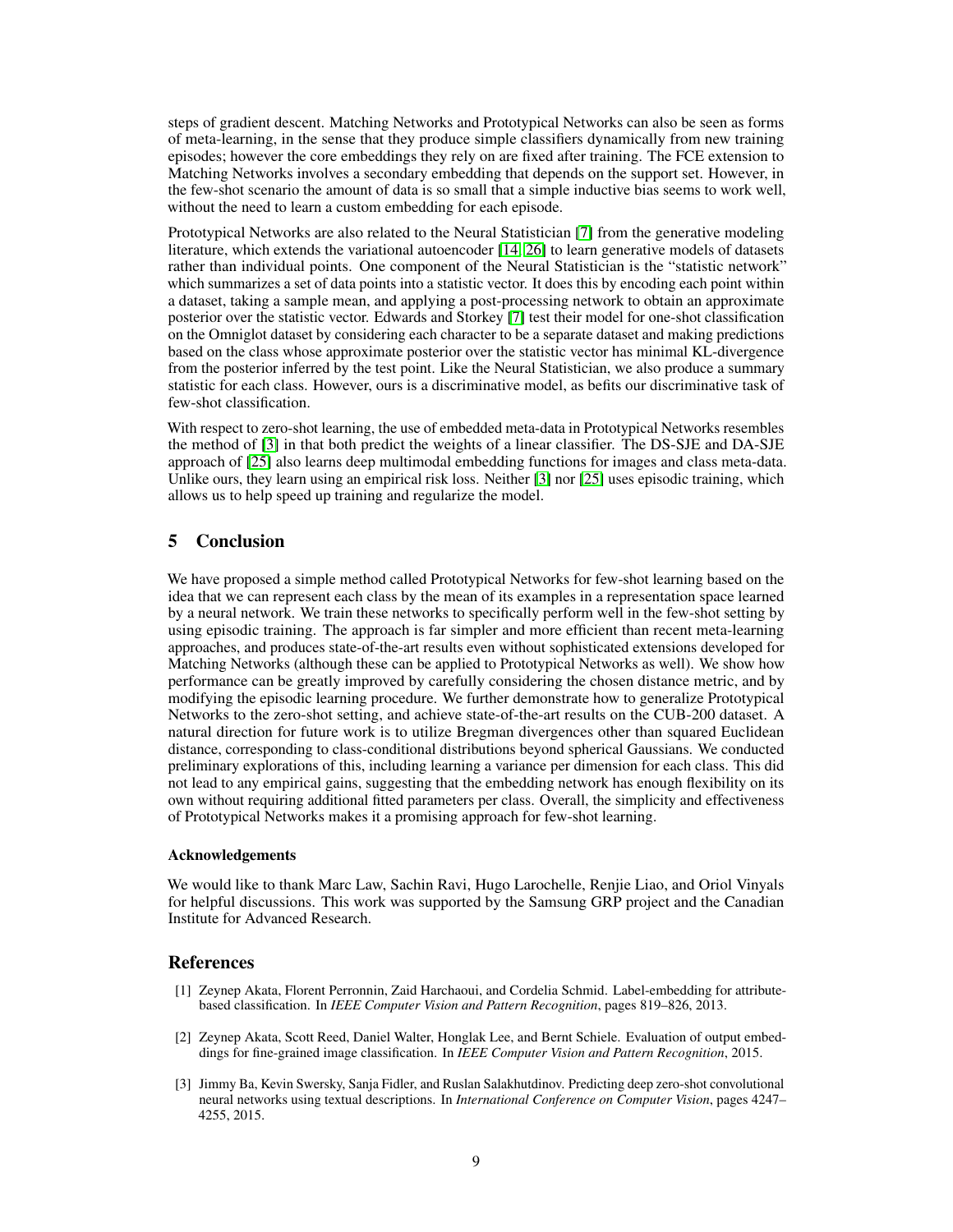- <span id="page-9-5"></span>[4] Arindam Banerjee, Srujana Merugu, Inderjit S Dhillon, and Joydeep Ghosh. Clustering with bregman divergences. *Journal of Machine Learning Research*, 6(Oct):1705–1749, 2005.
- <span id="page-9-18"></span>[5] Aurélien Bellet, Amaury Habrard, and Marc Sebban. A survey on metric learning for feature vectors and structured data. *arXiv preprint arXiv:1306.6709*, 2013.
- <span id="page-9-16"></span>[6] Soravit Changpinyo, Wei-Lun Chao, Boqing Gong, and Fei Sha. Synthesized classifiers for zero-shot learning. In *IEEE Computer Vision and Pattern Recognition*, pages 5327–5336, 2016.
- <span id="page-9-11"></span>[7] Harrison Edwards and Amos Storkey. Towards a neural statistician. *International Conference on Learning Representations*, 2017.
- <span id="page-9-8"></span>[8] Mohamed Elhoseiny, Babak Saleh, and Ahmed Elgammal. Write a classifier: Zero-shot learning using purely textual descriptions. In *International Conference on Computer Vision*, pages 2584–2591, 2013.
- <span id="page-9-12"></span>[9] Chelsea Finn, Pieter Abbeel, and Sergey Levine. Model-agnostic meta-learning for fast adaptation of deep networks. *International Conference on Machine Learning*, 2017.
- <span id="page-9-19"></span>[10] Jacob Goldberger, Geoffrey E. Hinton, Sam T. Roweis, and Ruslan Salakhutdinov. Neighbourhood components analysis. In *Advances in Neural Information Processing Systems*, pages 513–520, 2004.
- <span id="page-9-4"></span>[11] Sepp Hochreiter and Jürgen Schmidhuber. Long short-term memory. *Neural Computation*, 9(8):1735–1780, 1997.
- <span id="page-9-9"></span>[12] Sergey Ioffe and Christian Szegedy. Batch normalization: Accelerating deep network training by reducing internal covariate shift. *arXiv preprint arXiv:1502.03167*, 2015.
- <span id="page-9-10"></span>[13] Diederik Kingma and Jimmy Ba. Adam: A method for stochastic optimization. *arXiv preprint arXiv:1412.6980*, 2014.
- <span id="page-9-21"></span>[14] Diederik P. Kingma and Max Welling. Auto-encoding variational bayes. *arXiv preprint arXiv:1312.6114*, 2013.
- <span id="page-9-2"></span>[15] Gregory Koch. Siamese neural networks for one-shot image recognition. Master's thesis, University of Toronto, 2015.
- <span id="page-9-7"></span>[16] Alex Krizhevsky, Ilya Sutskever, and Geoffrey E Hinton. Imagenet classification with deep convolutional neural networks. In *Advances in Neural Information Processing Systems*, pages 1097–1105, 2012.
- <span id="page-9-17"></span>[17] Brian Kulis. Metric learning: A survey. *Foundations and Trends in Machine Learning*, 5(4):287–364, 2012.
- <span id="page-9-1"></span>[18] Brenden M. Lake, Ruslan Salakhutdinov, Jason Gross, and Joshua B. Tenenbaum. One shot learning of simple visual concepts. In *CogSci*, 2011.
- <span id="page-9-14"></span>[19] Renjie Liao, Alexander Schwing, Richard Zemel, and Raquel Urtasun. Learning deep parsimonious representations. *Advances in Neural Information Processing Systems*, 2016.
- <span id="page-9-13"></span>[20] Laurens van der Maaten and Geoffrey Hinton. Visualizing data using t-sne. *Journal of Machine Learning Research*, 9(Nov):2579–2605, 2008.
- <span id="page-9-6"></span>[21] Thomas Mensink, Jakob Verbeek, Florent Perronnin, and Gabriela Csurka. Distance-based image classification: Generalizing to new classes at near-zero cost. *IEEE Transactions on Pattern Analysis and Machine Intelligence*, 35(11):2624–2637, 2013.
- <span id="page-9-0"></span>[22] Erik G Miller, Nicholas E Matsakis, and Paul A Viola. Learning from one example through shared densities on transforms. In *IEEE Computer Vision and Pattern Recognition*, volume 1, pages 464–471, 2000.
- <span id="page-9-20"></span>[23] Renqiang Min, David A Stanley, Zineng Yuan, Anthony Bonner, and Zhaolei Zhang. A deep non-linear feature mapping for large-margin knn classification. In *IEEE International Conference on Data Mining*, pages 357–366, 2009.
- <span id="page-9-3"></span>[24] Sachin Ravi and Hugo Larochelle. Optimization as a model for few-shot learning. *International Conference on Learning Representations*, 2017.
- <span id="page-9-15"></span>[25] Scott Reed, Zeynep Akata, Bernt Schiele, and Honglak Lee. Learning deep representations of fine-grained visual descriptions. In *IEEE Computer Vision and Pattern Recognition*, 2016.
- <span id="page-9-22"></span>[26] Danilo Jimenez Rezende, Shakir Mohamed, and Daan Wierstra. Stochastic backpropagation and approximate inference in deep generative models. *arXiv preprint arXiv:1401.4082*, 2014.